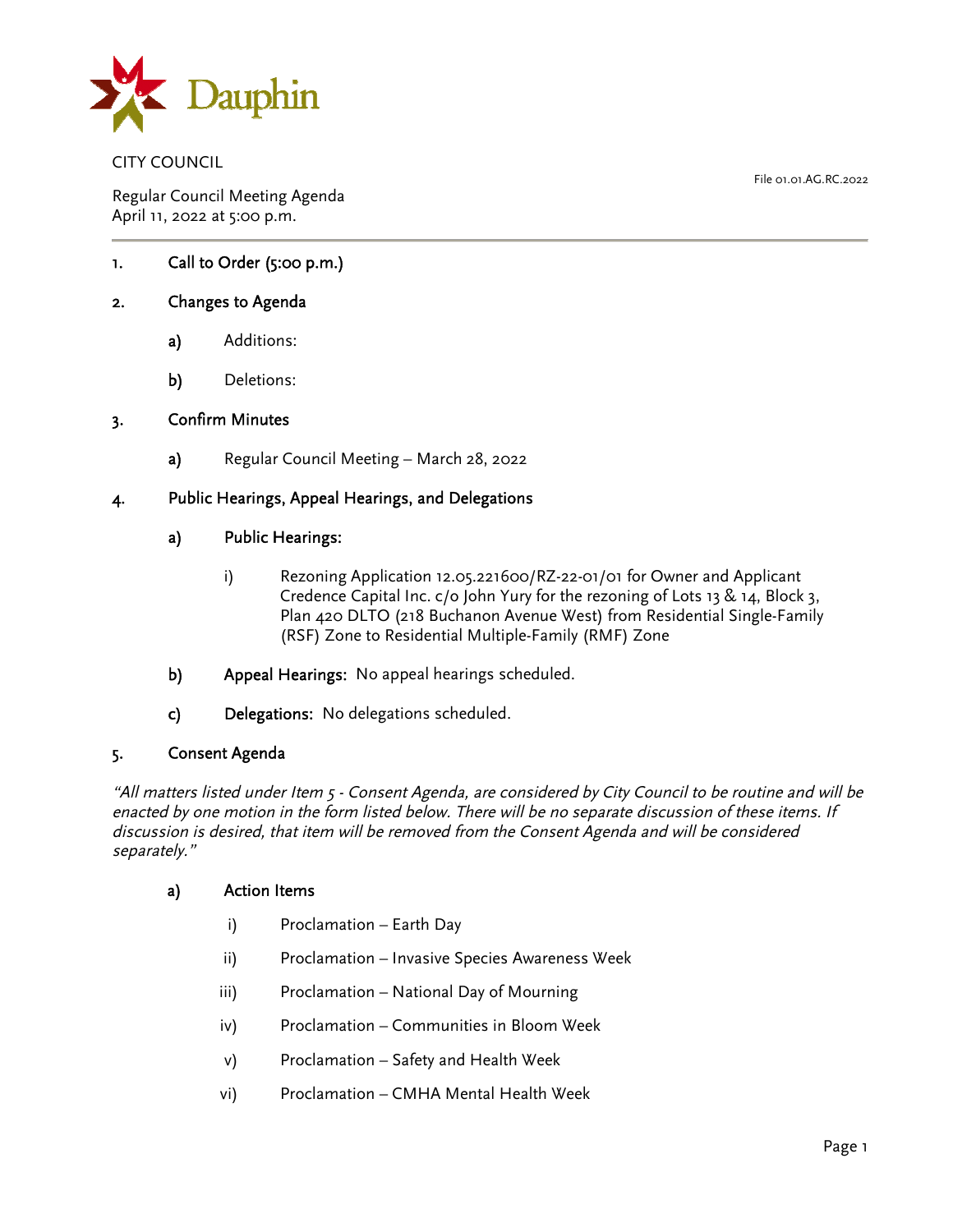vii) Outstanding Water Accounts Added to Taxes

# b) Filing Items:

- i) Association of Manitoba Municipalities (AMM)
	- Spring Convention
	- Member Advisories
		- o 2022 June District Resolutions
		- o Bill 33 and 34 Fact sheets & FAQs
		- o Appeal for Assistance from Association of Ukrainian Cities
- ii) Federation of Canadian Municipalities (FCM)
	- Annual Conference and Trade Show
	- FCM Connect
		- o March 29, 2022
		- o April 5, 2022
		- o April 8, 2022
- iii) Manitoba News Releases
	- Families
		- o Results of Stakeholder Engagement on Homelessness
		- o Connecting Manitobans Through 211 Manitoba
	- Advanced Education, Skills and Immigration New Immigration Advisory Council
	- Sport, Culture and Heritage Community Museum Project Recipients
	- Health New Shared Health Board of Directors
	- Mental Health and Community Wellness Indigenous Residential School Healing Centres
	- Education and Early Childhood Learning Technology Upgrades in Manitoba Schools
- iv) Municipal Relations
	- Update on Support for Ukraine
	- Payments in Lieu of Taxes
- v) Canadian National Railway 2022 Vegetation Program
- vi) Government of Canada Letter from Minister of Canadian Heritage
- vii) House of Commons Letters from Member of Parliament Dan Mazier
- viii) Dauphin & Area Welcoming Communities Coalition Welcoming & Inclusive Communities Strategy Report, March 2022
- ix) Manitoba EM Quarterly Emergency Management in Manitoba, March 2022
- x) Pine Creek First Nation (Treaty 4 Territory) is welcomed into the Treaty 2 Territory Government
- xi) Prairie Mountain Health Health Plus Newsletter, April 2022
- xii)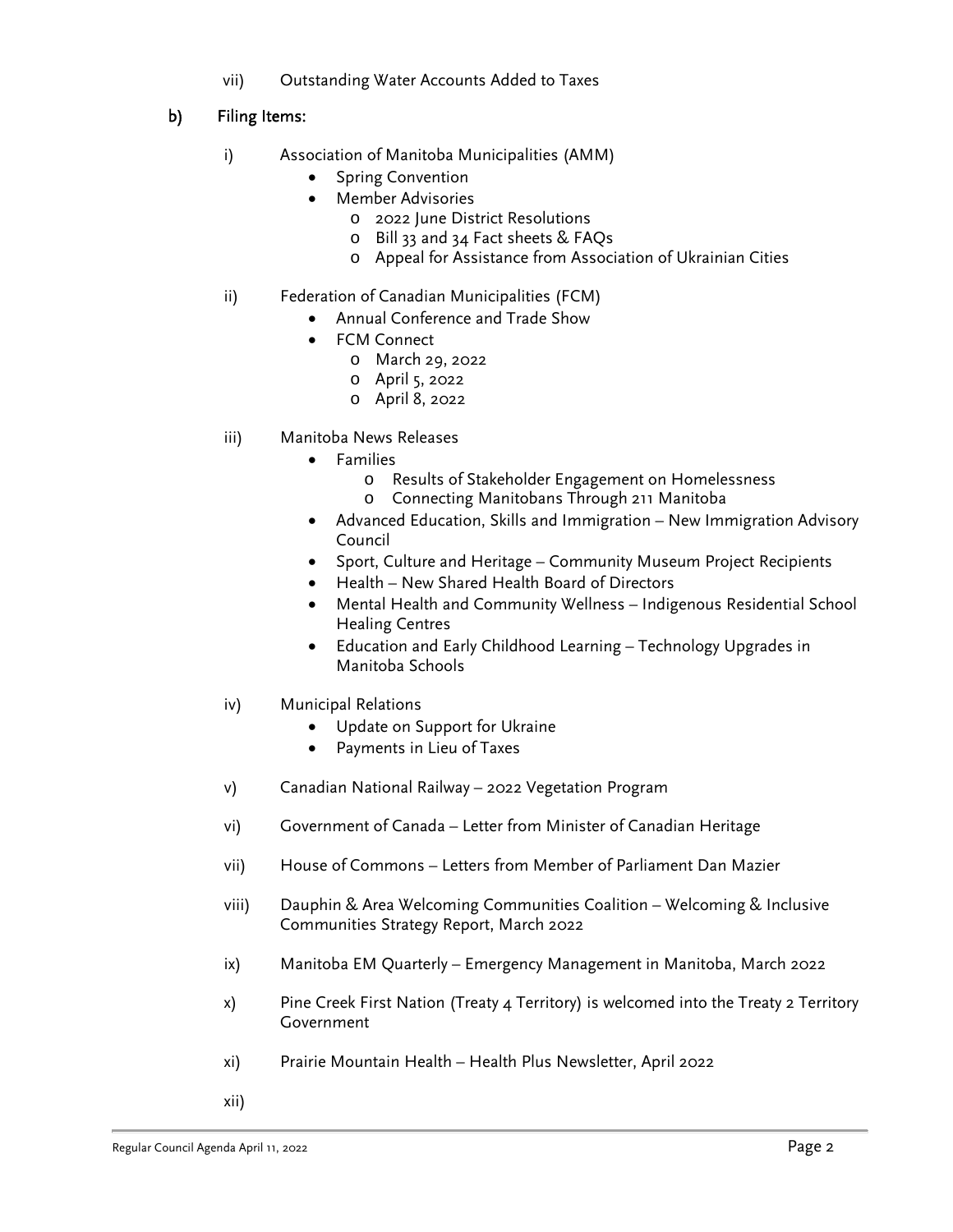# 6. Reports

# a) Corporate:

i) City Manager – April 11, 2022

# b) Finance:

i) Accounts for Approval

## c) Engineering:

- i) Director of Public Works & Operations April 11, 2022
- ii) Staff Reports for the Regular Council Meeting of April 11, 2022 Building Inspector – March 2022

## d) Protective Services:

- i) Bylaw Enforcement Officer March 2022
- ii) Animal Control Officer March 2022
- e) Committees: No items.
- 7. Correspondence for Discussion: No items.
- 8. Unfinished Business: No items.

## 9. New Business:

- a) Proposal to Subdivide PT NW ¼ Sec. 3-25-19 W (Part of 100 Cruise Crescent)
- b) Proposal to Subdivide PT SW ¼ Sec. 14-25-19 W (212 Hawthorne Avenue)
- c) 2022 Trails Manitoba Grant Program
- d) 2022 Funding Requests
	- i) Dauphin & District Handi-Van Association
	- ii) Dauphin Neigbourhood Renewal Corporation
	- iii) Crisis Prevention Task Force
	- iv) Dauphin At-Risk Teens